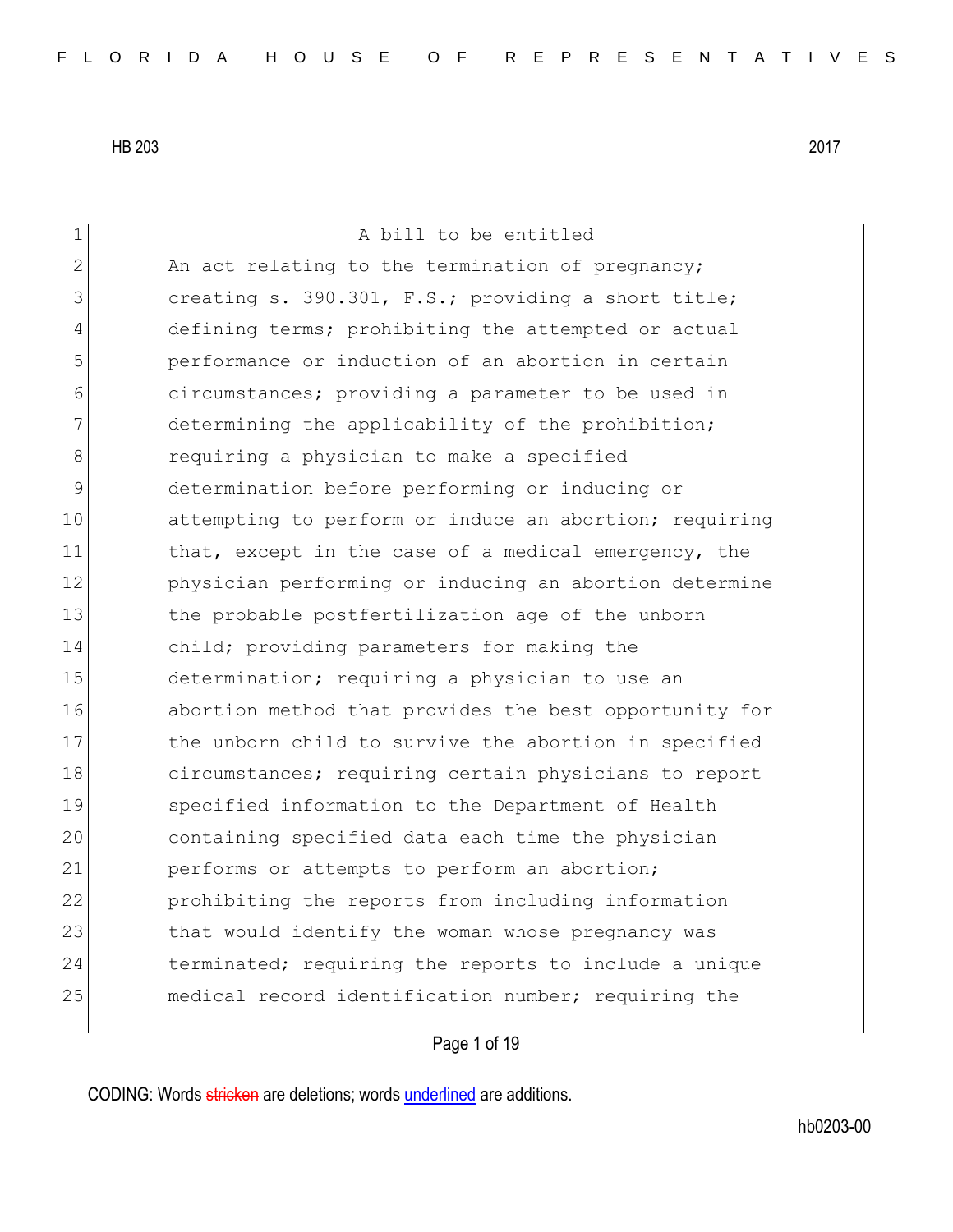| 26 | department to publish a summary of data from the                 |
|----|------------------------------------------------------------------|
| 27 | physician reports on an annual basis; providing                  |
| 28 | penalties for failure to timely submit physician                 |
| 29 | reports; providing for disciplinary action; requiring            |
| 30 | the department to adopt rules; providing criminal                |
| 31 | penalties and civil and criminal remedies; providing             |
| 32 | for the awarding of attorney fees; requiring a court             |
| 33 | to rule on the need for the protection of the privacy            |
| 34 | of women on whom an abortion is performed or induced             |
| 35 | or on whom an abortion is attempted to be performed or           |
| 36 | induced in certain civil and criminal proceedings or             |
| 37 | actions; requiring that certain actions be brought               |
| 38 | under a pseudonym; creating a special revenue account            |
| 39 | to pay for certain costs and expenses incurred by the            |
| 40 | state in defending the act; providing for funding and            |
| 41 | retention of interest; providing construction;                   |
| 42 | providing an effective date.                                     |
| 43 |                                                                  |
| 44 | WHEREAS, pain receptors are present throughout an unborn         |
| 45 | child's entire body no later than 16 weeks after fertilization,  |
| 46 | and nerves link these receptors to the brain's thalamus and      |
| 47 | subcortical plate by no later than 20 weeks after fertilization, |
| 48 | and                                                              |
| 49 | WHEREAS, an unborn child reacts to touch by 8 weeks after        |
| 50 | fertilization, and                                               |

Page 2 of 19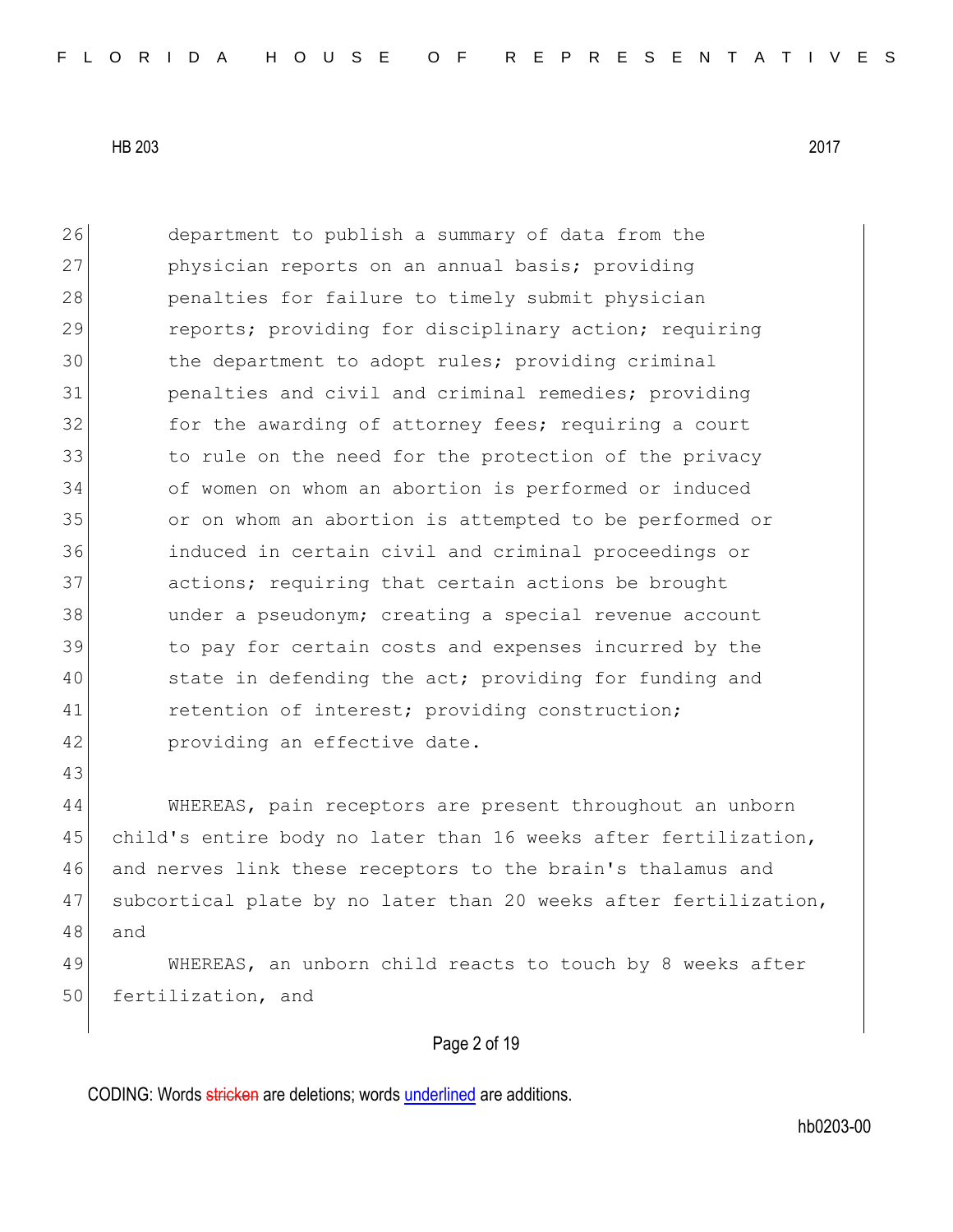51 WHEREAS, 20 weeks after fertilization, an unborn child 52 reacts to stimuli that would be recognized as painful if applied 53 to an adult human, by recoiling or exhibiting other avoidance 54 responses, and

55 WHEREAS, the application of painful stimuli to an unborn 56 child is associated with significant increases in stress 57 hormones in the unborn child, known as the stress response, and

58 WHEREAS, subjection to painful stimuli is associated with 59 long-term harmful neurodevelopmental effects, such as altered 60 pain sensitivity and, possibly, emotional, behavioral, and 61 learning disabilities later in life, and

62 WHEREAS, for purposes of surgery on unborn children, fetal 63 anesthesia is routinely administered and is associated with a 64 decrease in stress hormones compared to their level when painful 65 stimuli are applied without anesthesia, and

66 WHEREAS, the assertion by some medical experts that an 67 unborn child is incapable of experiencing pain until later than 68 20 weeks after fertilization predominately rests on the 69 assumption that the ability to experience pain depends on the 70 cerebral cortex and requires nerve connections between the 71 thalamus and the cerebral cortex, and

72 WHEREAS, recent medical research and analysis, especially 73 since 2007, provides strong support for the conclusion that a 74 functioning cerebral cortex is not necessary to experience pain, 75 and

## Page 3 of 19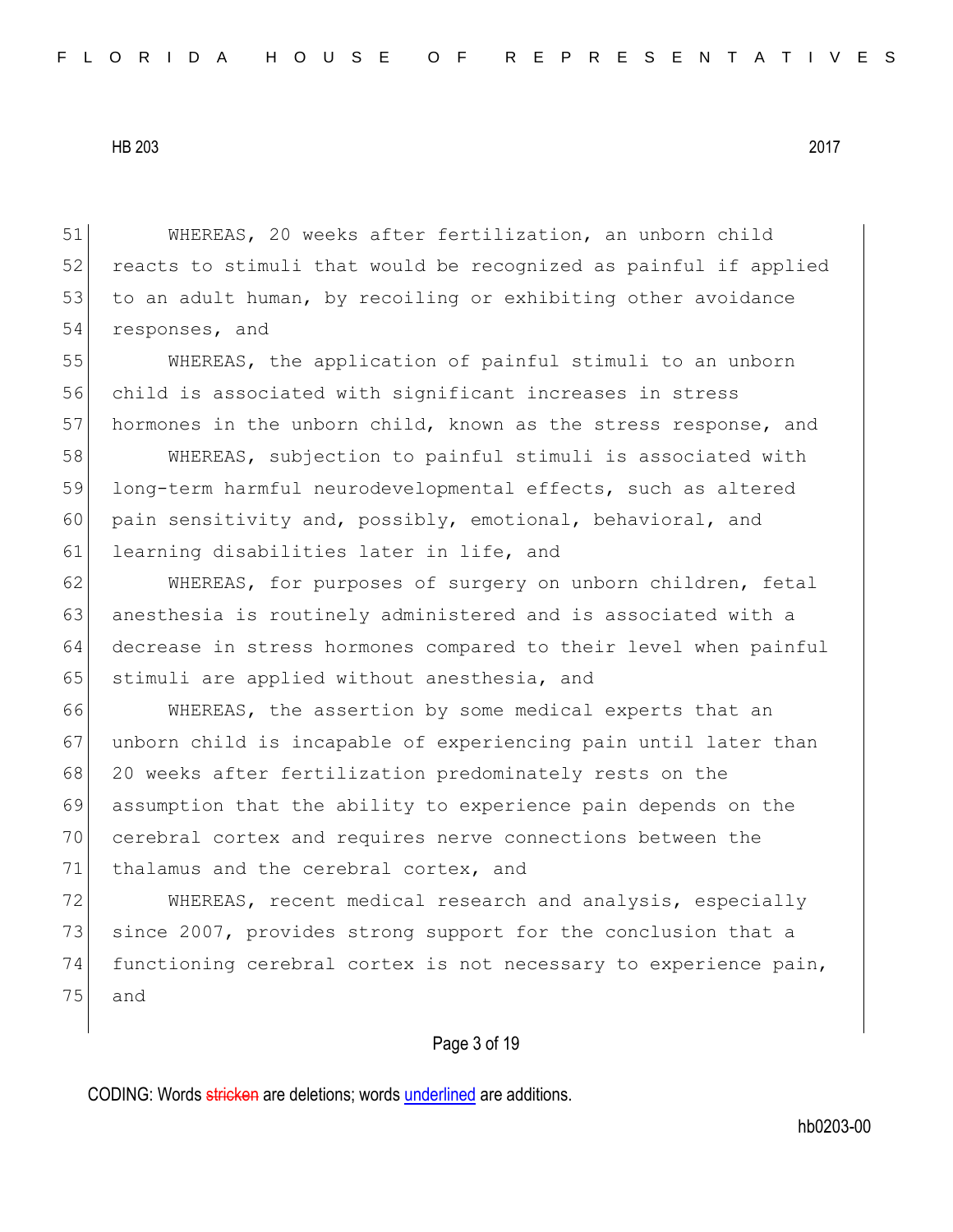76 WHEREAS, substantial evidence indicates that children born 77 missing most of the cerebral cortex, a condition known as 78 hydranencephaly, nevertheless experience pain, and

79 WHEREAS, in adults, stimulation or ablation of the cerebral 80 cortex does not alter pain perception, while stimulation or 81 ablation of the thalamus does, and

82 WHEREAS, substantial evidence indicates that neural 83 elements, such as the subcortical plate, available at specific 84 times during the early development of an unborn child serve as 85 pain-processing structures and are different from the neural 86 elements used for pain processing by adults, and

87 WHEREAS, the assertion of some medical experts that an 88 unborn child remains in a coma-like sleep state that precludes 89 it from experiencing pain is inconsistent with the documented 90 reaction of unborn children to painful stimuli and with the 91 experience of fetal surgeons who have found it necessary to 92 sedate an unborn child with anesthesia to prevent it from 93 thrashing about in reaction to invasive surgery, and

94 WHEREAS, the Florida Legislature has the constitutional 95 authority to make the judgment that there is substantial medical 96 evidence that an unborn child is capable of experiencing pain by 97 20 weeks after fertilization, and

98 WHEREAS, the United States Supreme Court has noted, in 99 *Gonzales v. Carhart*, 550 U.S. 124, 162-64 (2007), that "the 100 Court has given state and federal legislatures wide discretion

Page 4 of 19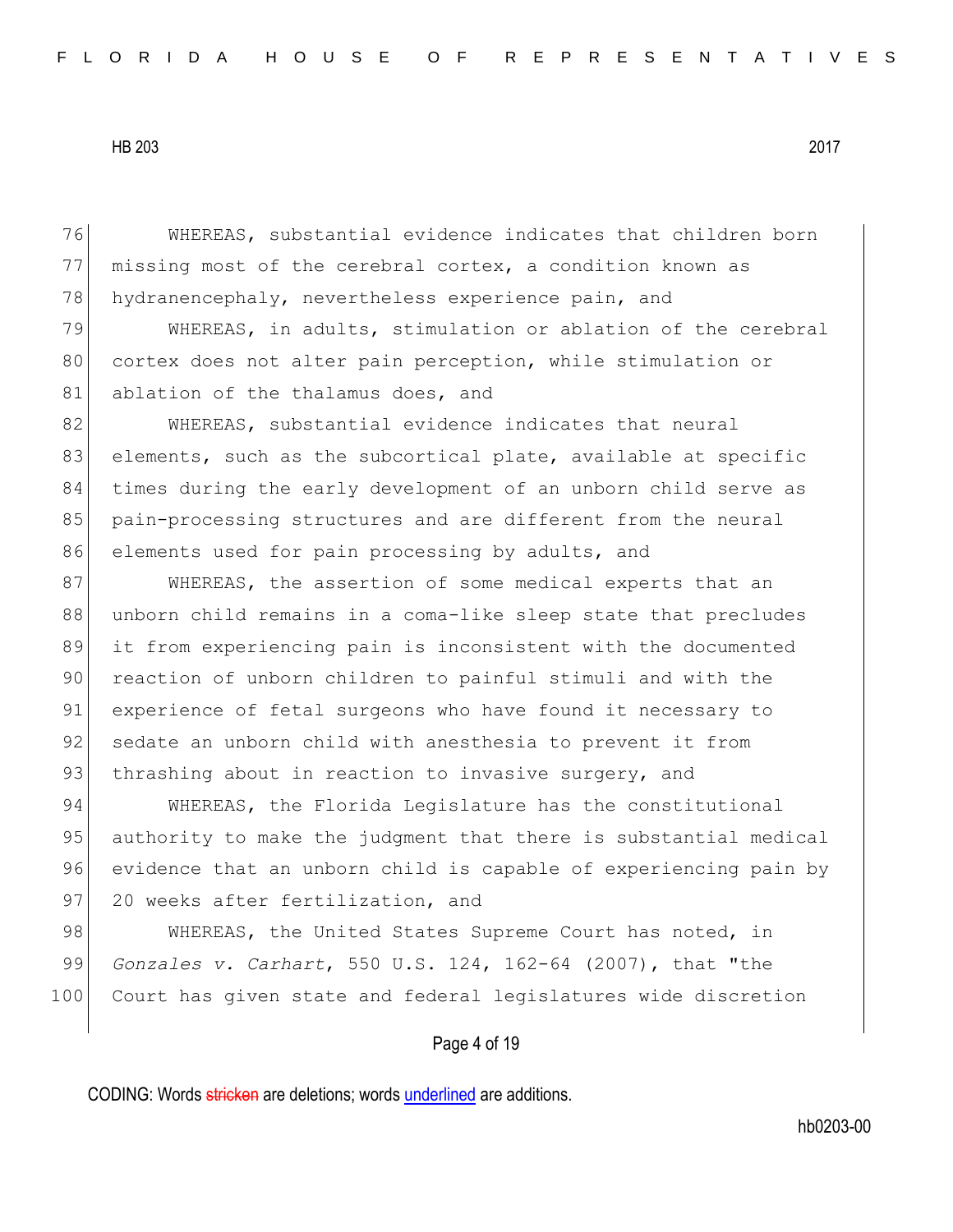101 to pass legislation in areas where there is medical and 102 scientific uncertainty," that "the law need not give abortion 103 doctors unfettered choice in the course of their medical 104 practice, nor should it elevate their status above other 105 physicians in the medical community," and that "medical 106 uncertainty does not foreclose the exercise of legislative power 107 in the abortion context any more than it does in other 108 contexts, " and

109 WHEREAS, in *Marshall v. United States*, 414 U.S. 417, 427 110 (1974) the United States Supreme Court stated that "when 111 Congress undertakes to act in areas fraught with medical and 112 scientific uncertainties, legislative options must be especially 113 broad, " and

 WHEREAS, the State of Florida asserts a compelling state interest in protecting the lives of unborn children from the stage in their development at which substantial medical evidence indicates that they are capable of feeling pain, and

118 WHEREAS, in enacting this legislation the State of Florida is not asking the United States Supreme Court to overturn or revise its holding, first articulated in *Roe v. Wade* and reaffirmed in *Planned Parenthood of Southeastern Pennsylvania v. Casey*, 505 U.S. 833, 869 (1992), that the state interest in 123 unborn human life, which is "legitimate" throughout pregnancy, becomes "compelling" at the point of fetal viability, but, 125 rather, it asserts a separate and independent state interest in

Page 5 of 19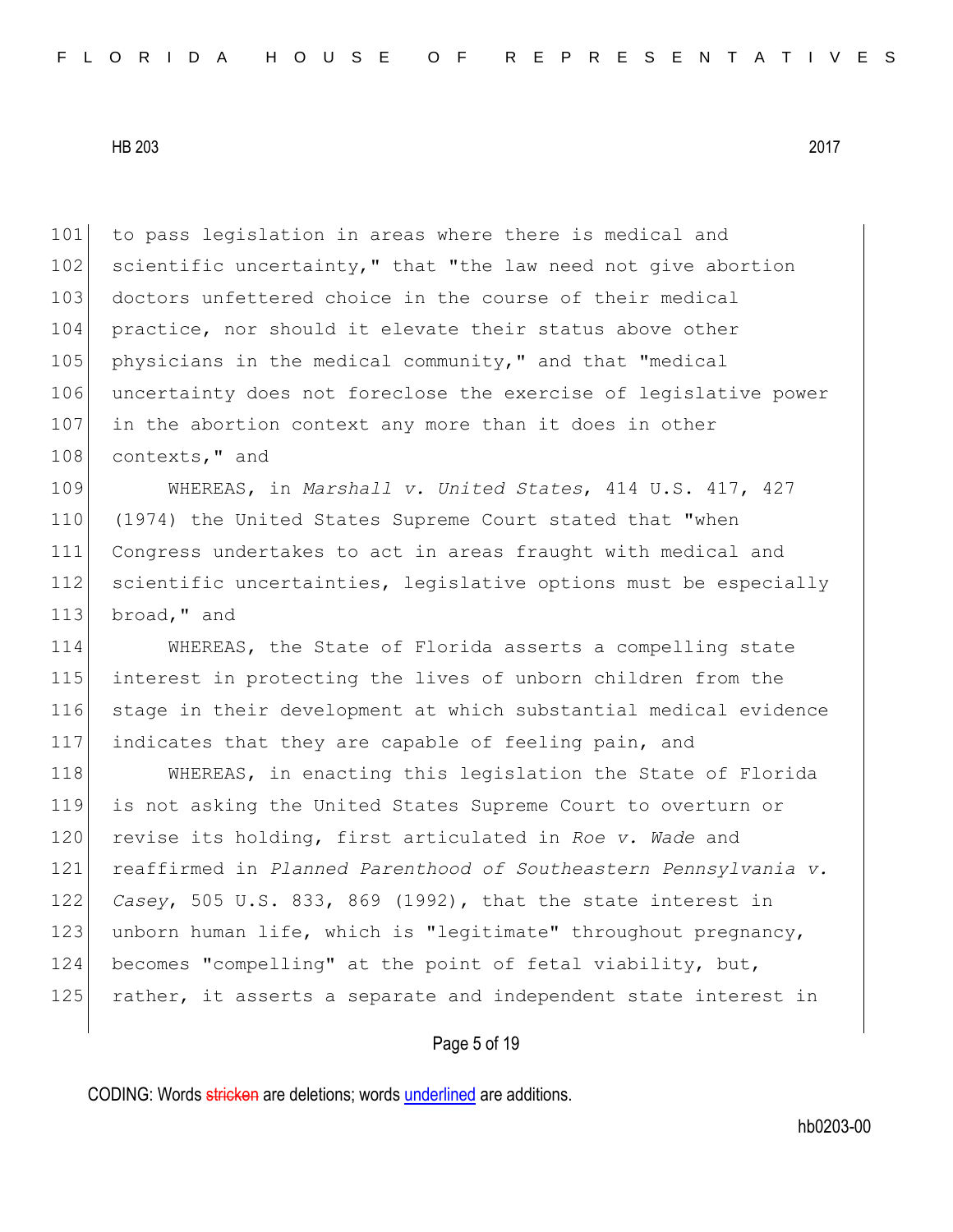126 unborn human life which becomes compelling once an unborn child 127 is capable of feeling pain, which is asserted not instead of, 128 but in addition to, the State of Florida's compelling state 129 interest in protecting the lives of unborn children from the 130 stage of viability, and

131 WHEREAS, the United States Supreme Court, in *Planned*  132 *Parenthood of Southeastern Pennsylvania v. Casey*, established 133 that the "constitutional liberty of the woman to have some 134 freedom to terminate her pregnancy  $\ldots$  is not so unlimited  $\ldots$ 135 | . that from the outset the State cannot show its concern for the 136 life of the unborn, and at a later point in fetal development 137 the State's interest in life has sufficient force so that the 138 right of the woman to terminate the pregnancy can be 139 restricted," and

140 WHEREAS, the United States Supreme Court decision upholding the federal Partial Birth Abortion Act in *Gonzales v. Carhart*, 550 U.S. 124 (2007) vindicated the dissenting opinion in the earlier decision in *Stenberg v. Carhart*, 530 U.S. 914, 958-59 (2000) (Kennedy, J., dissenting), which had struck down a 145 Nebraska law banning partial-birth abortions, and

146 WHEREAS, the dissenting opinion in *Stenberg v. Carhart* 147 stated that "we held [in *Casey*] it was inappropriate for the 148 Judicial Branch to provide an exhaustive list of state interests 149 implicated by abortion," . . . that "*Casey* is premised on the 150 States having an important constitutional role in defining their

## Page 6 of 19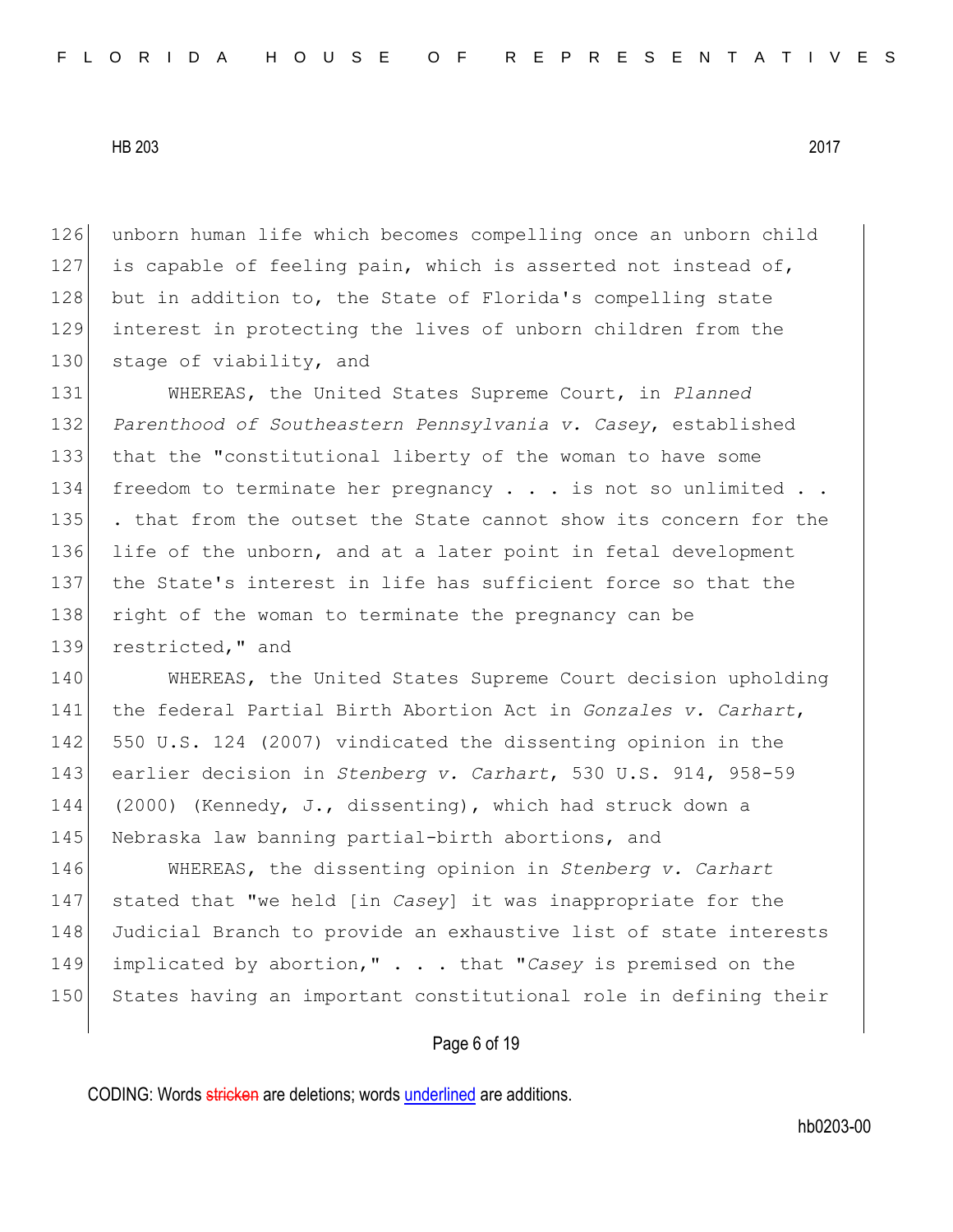151 interests in the abortion debate," . . . that "it is only with 152 this principle in mind that [a state's] interests can be given 153 proper weight," . . . that "States also have an interest in 154 forbidding medical procedures which, in the State's reasonable 155 determination, might cause the medical profession or society as 156 a whole to become insensitive, even disdainful, to life, 157 including life in the human fetus,"  $\ldots$  and that "a State may 158 take measures to ensure the medical profession and its members 159 are viewed as healers, sustained by a compassionate and rigorous 160 ethic and cognizant of the dignity and value of human life, even 161 life which cannot survive without the assistance of others," and

162 WHEREAS, mindful of *Leavitt v. Jane L.*, 518 U.S. 137 163 (1996), in which, in the context of determining the severability 164 of a state statute regulating abortion, the United States 165 Supreme Court noted that an explicit statement of legislative 166 intent specifically made applicable to a particular statute is 167 of greater weight than a general savings or severability clause, 168 the Legislature intends that if any one or more provisions, 169 sections, subsections, sentences, clauses, phrases, or words of 170 this act or the application thereof to any person or 171 circumstance is found to be unconstitutional, the same is hereby 172 declared to be severable, and the balance of the act shall 173 remain effective notwithstanding such unconstitutionality, and

174 WHEREAS, the Legislature of the State of Florida declares, 175 moreover, that it would have passed this act, and each

Page 7 of 19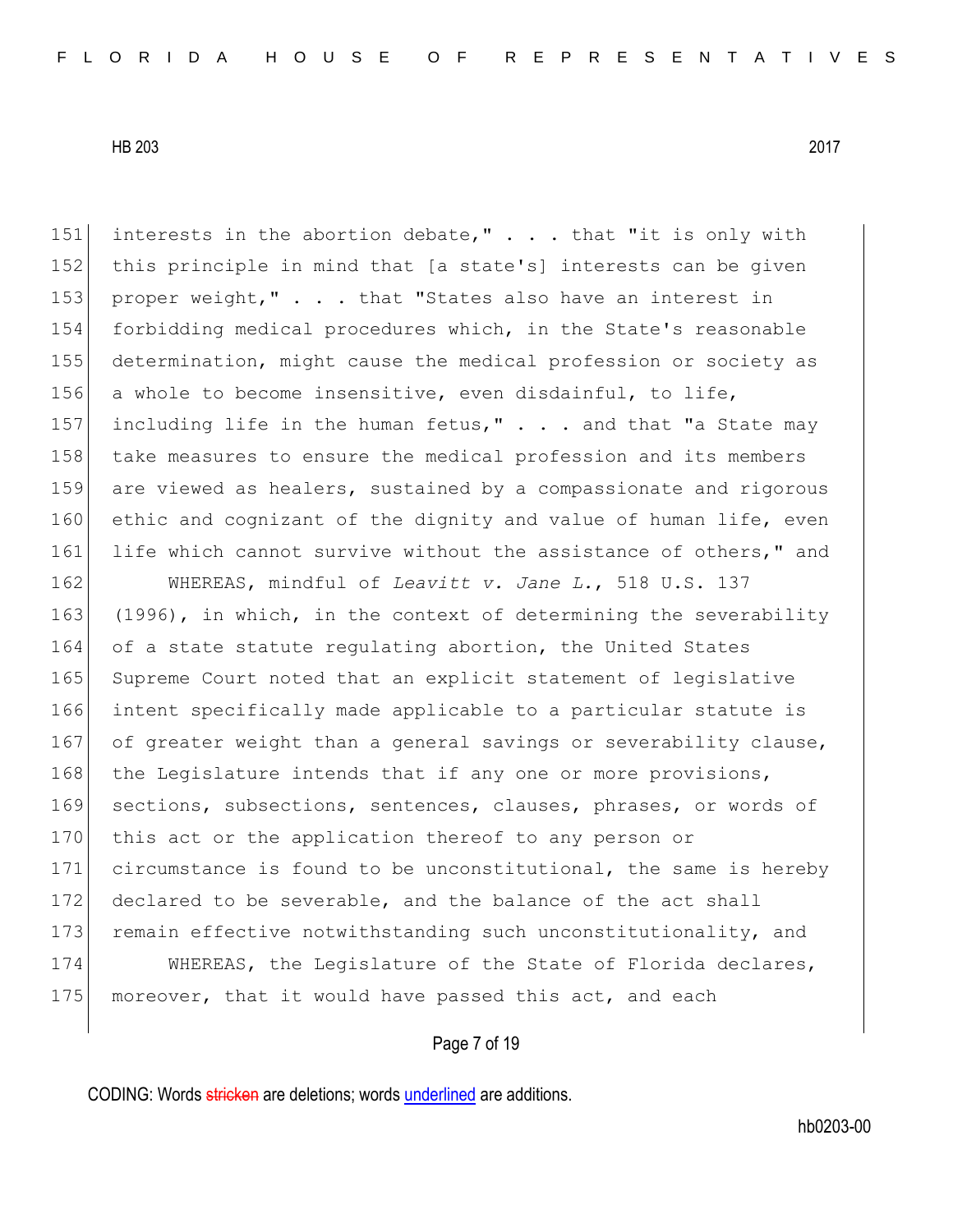176 provision, section, subsection, sentence, clause, phrase, or 177 word thereof, irrespective of the fact that any one or more 178 provisions, sections, subsections, sentences, clauses, phrases, 179 or words, or any of their applications, were to be declared 180 unconstitutional, NOW, THEREFORE, 181 182 Be It Enacted by the Legislature of the State of Florida: 183 184 Section 1. Section 390.301, Florida Statutes, is created 185 to read: 186 390.301 Florida Pain-Capable Unborn Child Protection Act.-187 (1) SHORT TITLE.—This act may be cited as the "Florida 188 Pain-Capable Unborn Child Protection Act." 189 (2) DEFINITIONS.—As used in this section, the term: 190 (a) "Abortion" means the use or prescription of any 191 instrument, medicine, or drug, or any other substance or device, 192 to intentionally kill the unborn child of a woman known to be 193 pregnant or to intentionally terminate the pregnancy of a woman 194 known to be pregnant with a purpose other than to produce a live 195 birth and preserve the life and health of the child born alive 196 or to remove a dead unborn child. 197 (b) "Attempt to perform or induce an abortion" means an 198 act, or an omission of a statutorily required act, which, under 199 the circumstances as perceived by the actor, constitutes a 200 substantial step in a course of conduct planned to culminate in

Page 8 of 19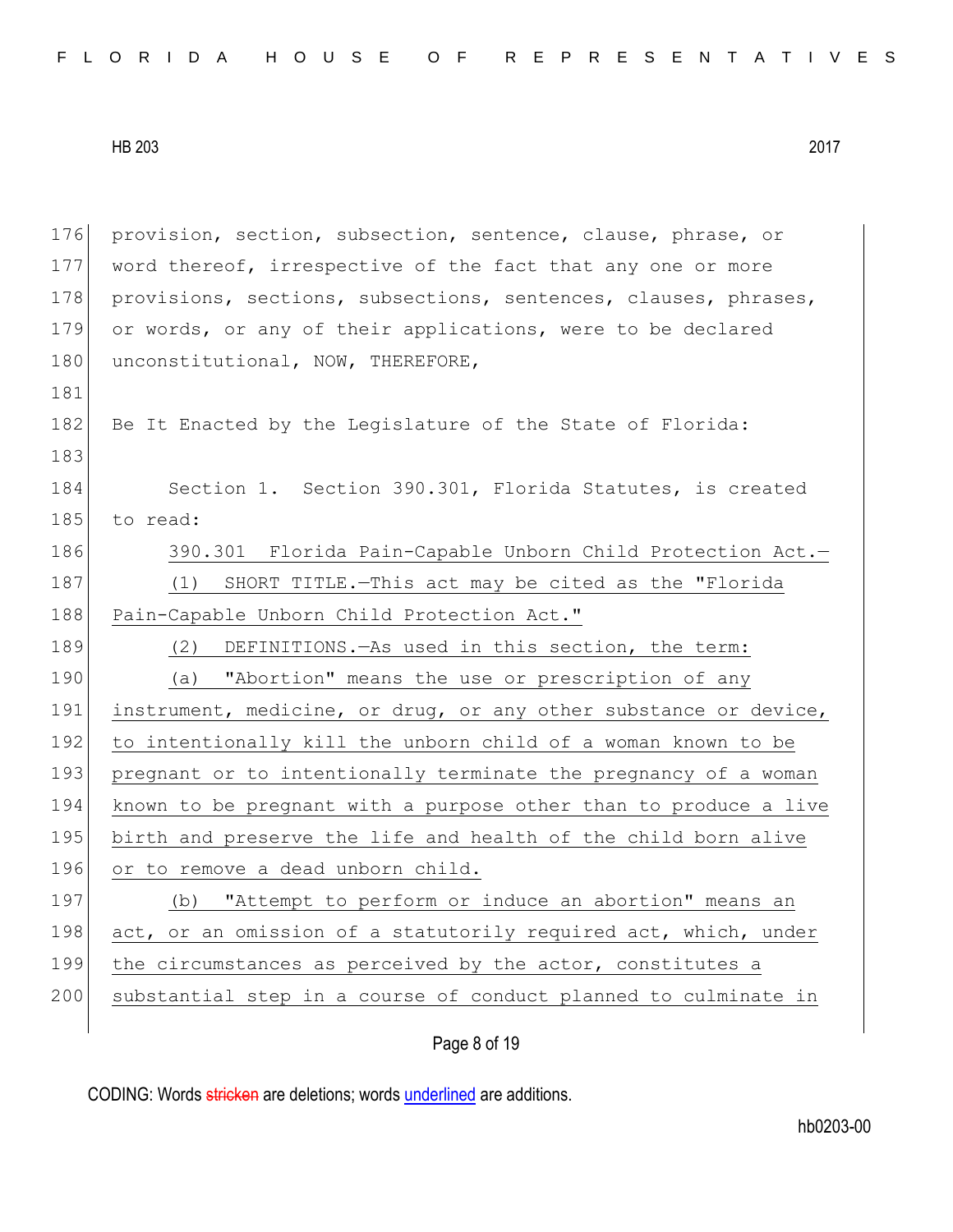| 201 | the performance or induction of an abortion in this state in     |
|-----|------------------------------------------------------------------|
| 202 | violation of this section.                                       |
| 203 | (c) "Fertilization" means the fusion of a human sperm with       |
| 204 | a human egg.                                                     |
| 205 | "Medical emergency" means a determination, using<br>(d)          |
| 206 | reasonable medical judgment, that the pregnant woman's medical   |
| 207 | condition necessitates the immediate abortion of her pregnancy   |
| 208 | before determining the postfertilization age of the unborn child |
| 209 | in order to avert the pregnant woman's death or a serious risk   |
| 210 | to the pregnant woman of a substantial and irreversible physical |
| 211 | impairment of one or more of her major bodily functions, not     |
| 212 | including psychological or emotional conditions, which may       |
| 213 | result from the delay necessary to determine the                 |
| 214 | postfertilization age of the unborn child. A condition may not   |
| 215 | be deemed a medical emergency if it is based on a claim or       |
| 216 | diagnosis that the pregnant woman will engage in conduct that    |
| 217 | she intends to result in her death or in a substantial and       |
| 218 | irreversible physical impairment of one or more of her major     |
| 219 | bodily functions.                                                |
| 220 | (e) "Postfertilization age" means the age of the unborn          |
| 221 | child as calculated from the fusion of the human spermatozoon    |
| 222 | with the human ovum.                                             |
| 223 | (f) "Probable postfertilization age of the unborn child"         |
| 224 | means a determination, using reasonable medical judgment, of the |
| 225 | probable postfertilization age, in weeks, of the unborn child at |
|     |                                                                  |

Page 9 of 19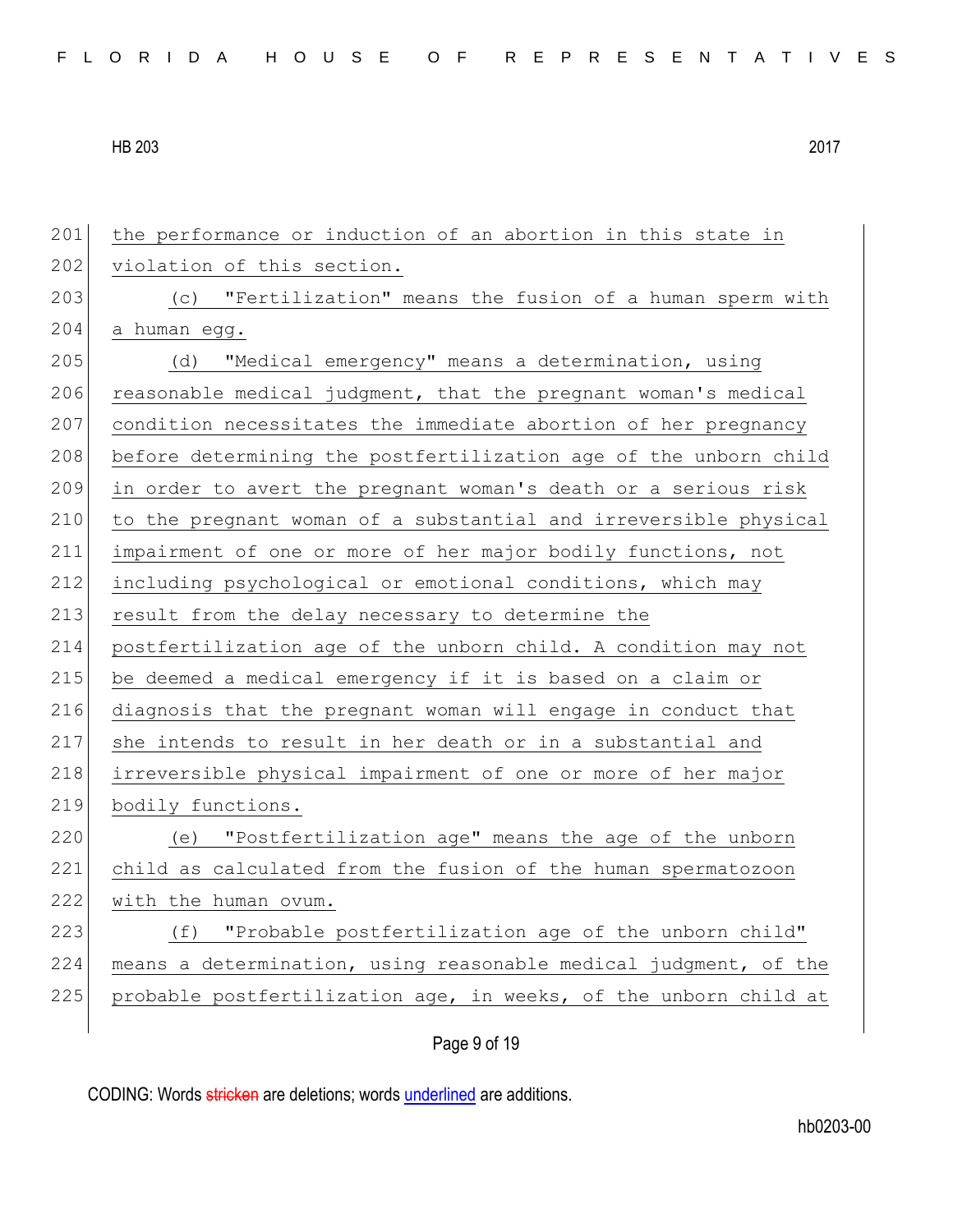226 the time the abortion of the unborn child is planned to be 227 performed or induced. 228 (g) "Serious health risk to the unborn child's mother" 229 means a determination, using reasonable medical judgment, that 230 the unborn child's mother is at risk of death or a substantial 231 and irreversible physical impairment of one or more of her major 232 bodily functions, not including psychological or emotional 233 conditions, due to her pregnancy. No greater risk may be 234 determined to exist if it is based on a claim or diagnosis that 235 the unborn child's mother will engage in conduct that she 236 intends to result in her death or in the substantial and 237 irreversible physical impairment of one or more of her major 238 bodily functions. 239 (h) "Unborn child" or "fetus" means an individual organism 240 of the species *Homo sapiens* from fertilization until live birth. 241 (i) "Unborn child's mother" means a pregnant female of the 242 species *Homo sapiens* regardless of whether she has reached 18 243 years of age. 244 (j) "Woman" means a female of the species *Homo sapiens* 245 regardless of whether she has reached 18 years of age. 246 (3) PROTECTION FROM ABORTION OF AN UNBORN CHILD CAPABLE OF 247 FEELING PAIN.— 248 (a) A person may not perform or induce, or attempt to 249 perform or induce, the abortion of an unborn child capable of 250 feeling pain unless it is necessary to prevent a serious health

Page 10 of 19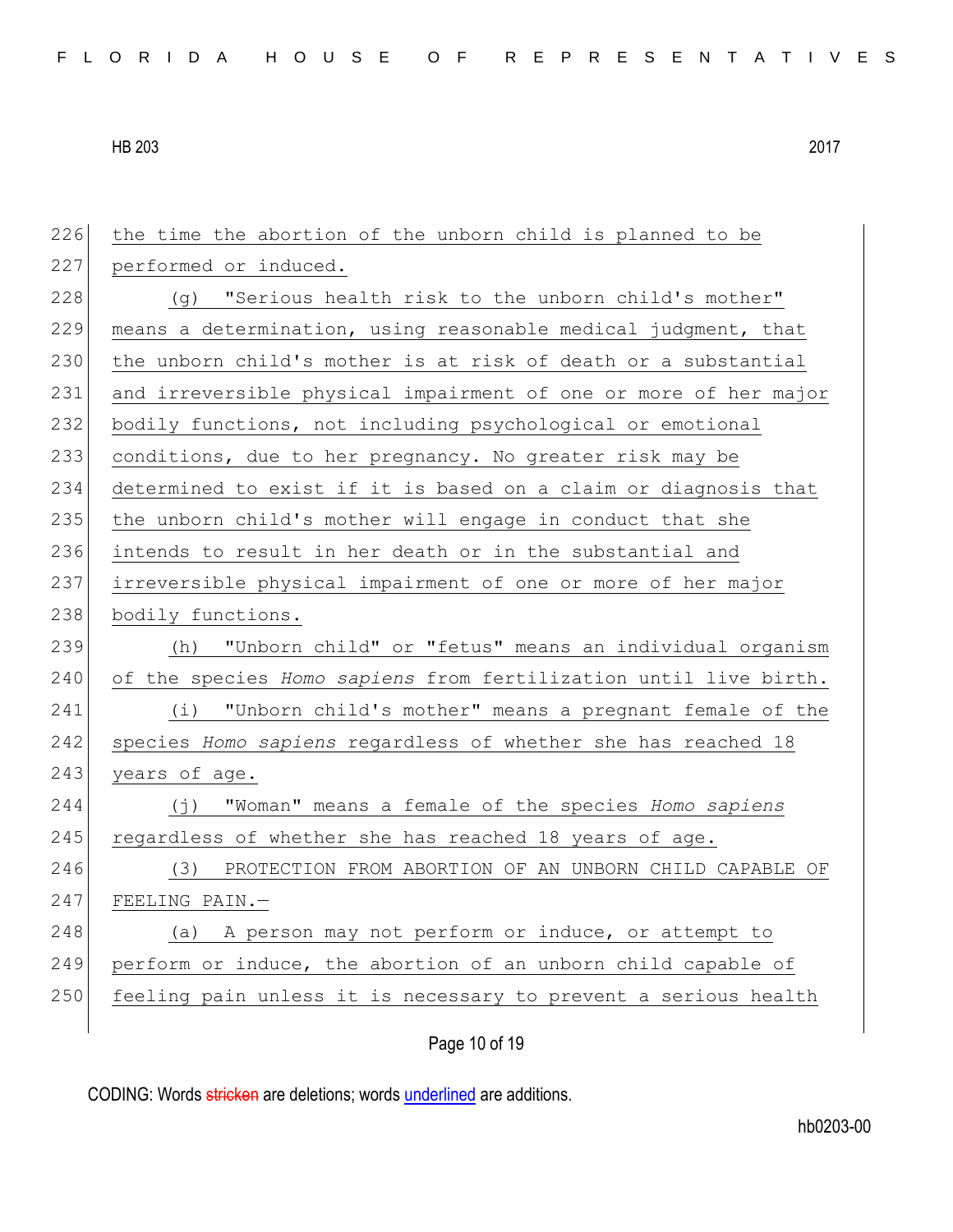251 risk to the unborn child's mother.

 (b) An unborn child shall be deemed capable of feeling pain if it has been determined by the physician performing or inducing or attempting to perform or induce an abortion of the unborn child, or by another physician upon whose determination 256 such physician relies, that the probable postfertilization age 257 of the unborn child is 20 or more weeks.

258 (c) Except in the case of a medical emergency, an abortion  $259$  may not be performed or induced, or be attempted to be performed 260 or induced, unless the physician performing or inducing, or 261 attempting to perform or induce, the abortion has first made a 262 determination of the probable postfertilization age of the 263 unborn child or relied upon such a determination made by another 264 physician. In making this determination, the physician shall 265 inquire of the unborn child's mother and perform or cause to be 266 performed such medical examinations and tests as a reasonably 267 prudent physician, knowledgeable about the case and the medical 268 conditions involved, would consider necessary in making an 269 accurate determination of the probable postfertilization age of 270 the unborn child.

 (d) When an abortion of an unborn child capable of feeling 272 pain is necessary to prevent a serious health risk to the unborn child's mother, the physician shall terminate the pregnancy through or by the method which, using reasonable medical

275 judgment, provides the best opportunity for the unborn child to

Page 11 of 19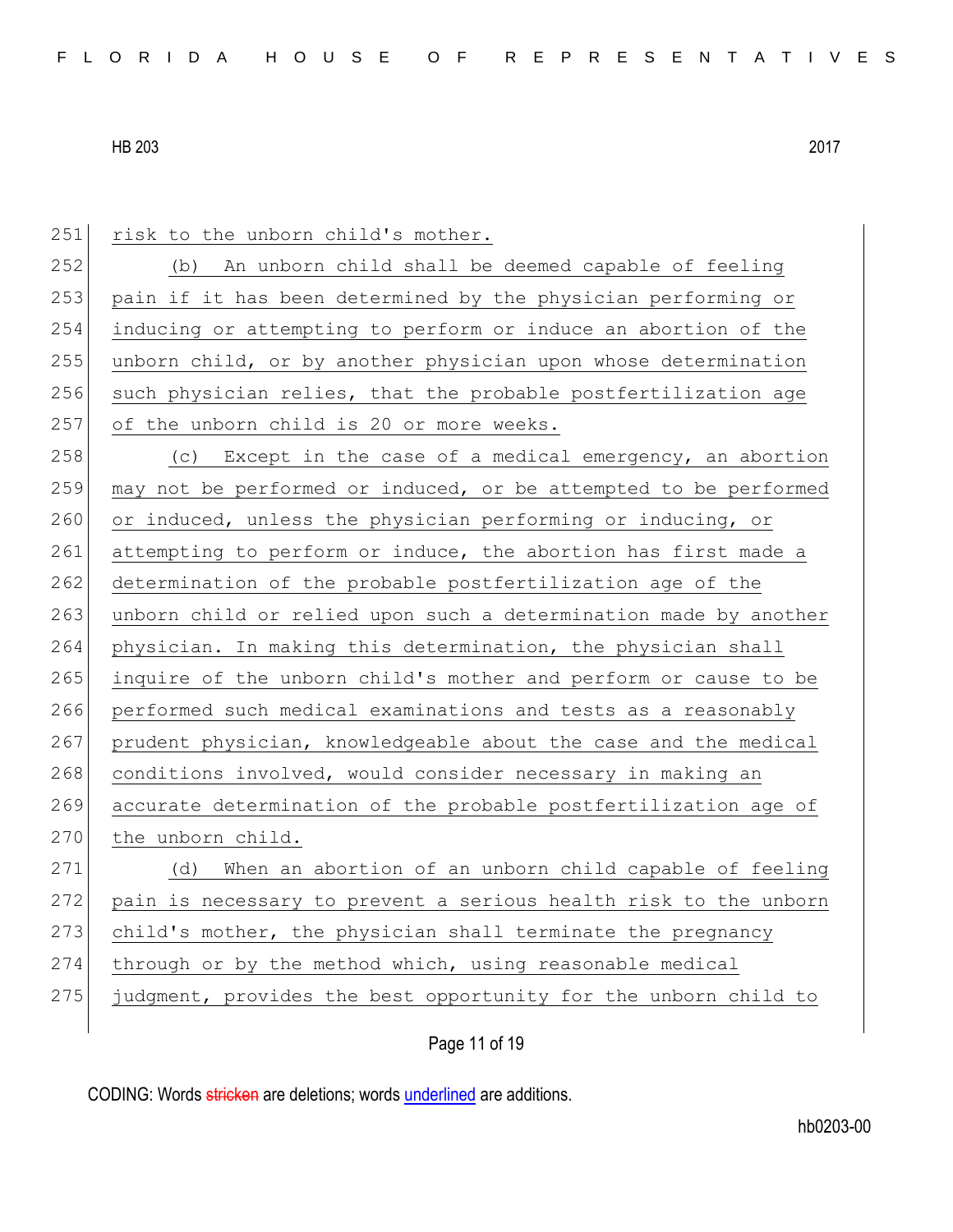| 276 | survive, unless, using reasonable medical judgment, termination  |
|-----|------------------------------------------------------------------|
| 277 | of the pregnancy in that manner would pose a more serious health |
| 278 | risk to the unborn child's mother than would other available     |
| 279 | methods. No greater risk may be determined to exist if the       |
| 280 | determination is based on a claim or diagnosis that the unborn   |
| 281 | child's mother will engage in conduct that she intends to result |
| 282 | in her death or in the substantial and irreversible physical     |
| 283 | impairment of one or more of her major bodily functions.         |
| 284 | $(4)$ REPORTING. -                                               |
| 285 | (a) Beginning January 1, 2018, a physician who performs or       |
| 286 | induces or attempts to perform or induce, an abortion shall      |
| 287 | report all of the following to the department on forms, and in   |
| 288 | accordance with schedules and other requirements, adopted by     |
|     |                                                                  |
| 289 | department rule:                                                 |
| 290 | The probable postfertilization age of the unborn child<br>1.     |
| 291 | and whether ultrasound was employed in making the determination, |
| 292 | and, if a determination of probable postfertilization age was    |
| 293 | not made, the basis of the determination that a medical          |
| 294 | emergency existed;                                               |
| 295 | The method of abortion, including, but not limited to,<br>2.     |
| 296 | one or more of the following, by or through which the abortion   |
| 297 | was performed or induced:                                        |
| 298 | Medication, including, but not limited to, an abortion<br>а.     |
| 299 | induced by mifepristone/misoprostol or methotrexate/misoprostol; |
| 300 | b. Manual vacuum aspiration;                                     |

# Page 12 of 19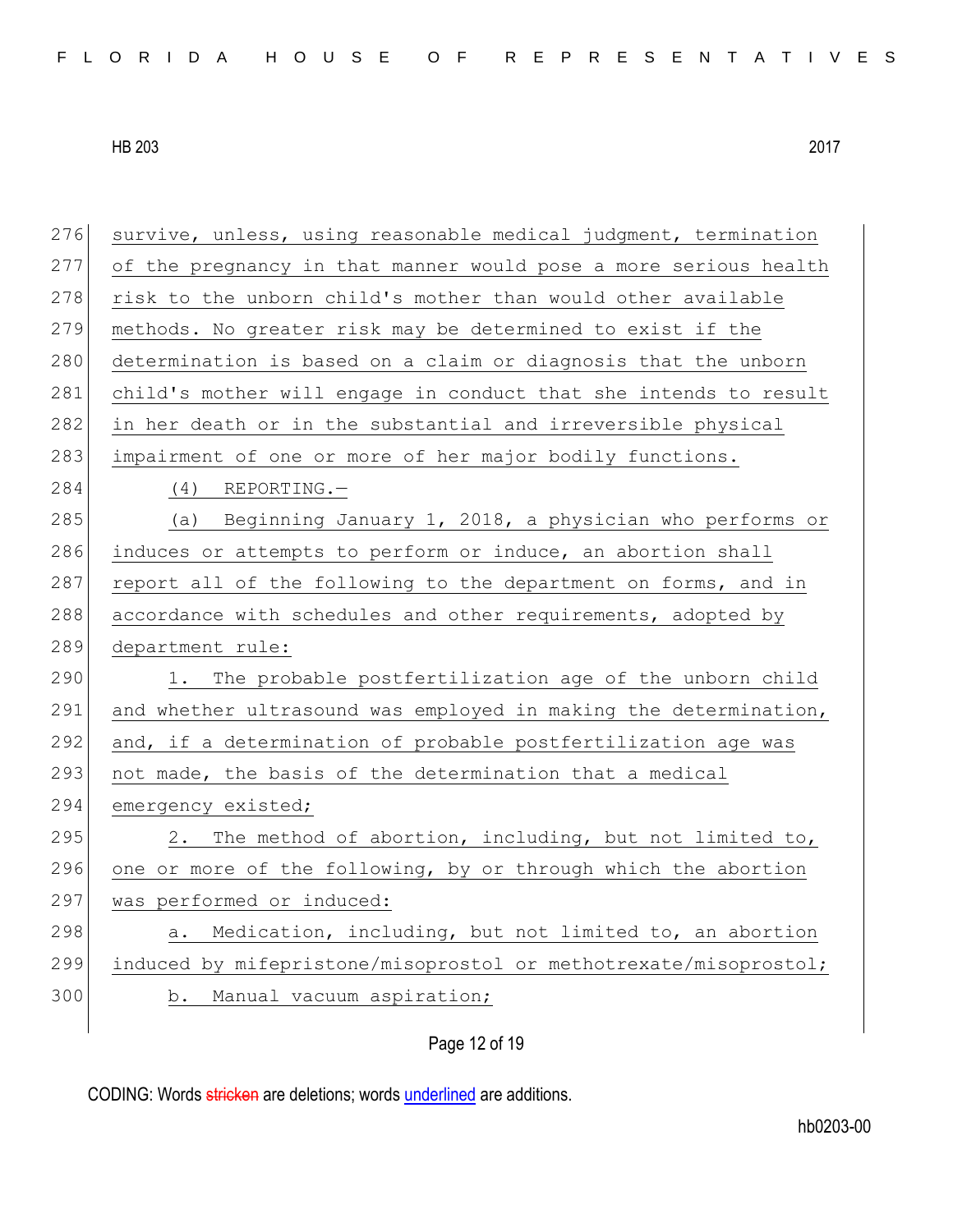| FLORIDA HOUSE OF REPRESENTATIVES |  |  |  |  |  |  |  |  |  |  |  |  |  |  |  |  |  |  |  |  |  |  |  |  |  |  |  |
|----------------------------------|--|--|--|--|--|--|--|--|--|--|--|--|--|--|--|--|--|--|--|--|--|--|--|--|--|--|--|
|----------------------------------|--|--|--|--|--|--|--|--|--|--|--|--|--|--|--|--|--|--|--|--|--|--|--|--|--|--|--|

301 c. Electrical vacuum aspiration; 302 d. Dilation and evacuation; 303 e. Combined induction, and dilation and evacuation; 304 f. Induction with prostaglandins; 305 g. Induction with intra-amniotic instillation, including, 306 but not limited to, saline or urea; or 307 h. Intact dilation and extraction, otherwise known as 308 partial-birth; 309 3. Whether an intra-fetal injection, including, but not 310 limited to, intra-fetal potassium chloride or digoxin, was used 311 in an attempt to induce the death of the unborn child; 312 4. The age and race of the unborn child's mother; 313 5. If the unborn child was deemed capable of experiencing 314 pain under paragraph  $(3)$  (b), the basis of the determination that 315 the pregnancy was a serious health risk to the unborn child's 316 mother; and 317 6. If the unborn child was deemed capable of experiencing 318 pain under paragraph  $(3)(b)$ , whether the method of abortion used 319 was the method that, using reasonable medical judgment, provided  $320$  the best opportunity for the unborn child to survive and, if 321 such method was not used, the basis of the determination that 322 termination of the pregnancy using that method would pose a more 323 serious health risk to the unborn child's mother than would 324 other available methods. 325 (b) Reports required by paragraph (a) may not contain the

Page 13 of 19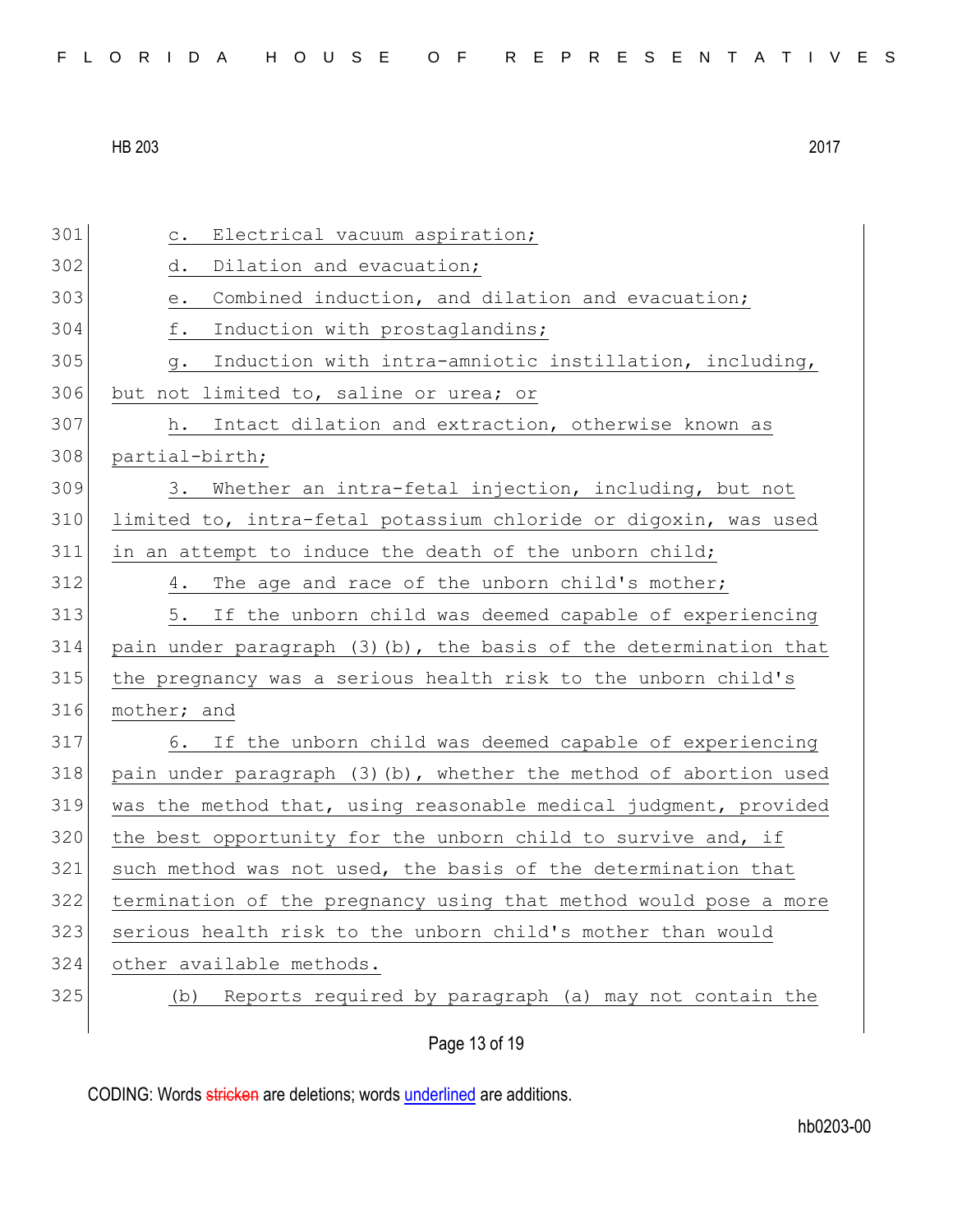| 326 | name or the address of the woman whose pregnancy was terminated, |
|-----|------------------------------------------------------------------|
| 327 | and may not contain any other information identifying the woman  |
| 328 | whose pregnancy was terminated; however, each report must        |
| 329 | contain a unique medical record identification number that       |
| 330 | allows the report to be matched to the medical records of the    |
| 331 | woman whose pregnancy was terminated.                            |
| 332 | (c) Beginning on June 30, 2018, and each June 30                 |
| 333 | thereafter, the department shall publish in paper form and on    |
| 334 | its website a summary providing statistics for the previous      |
| 335 | calendar year compiled from all of the reports required by       |
| 336 | paragraph (a) for that year. The summary must provide a          |
| 337 | tabulation of data for all of the items required by paragraph    |
| 338 | (a) to be reported and include each of the summaries from all    |
| 339 | previous calendar years for which reports have been filed,       |
| 340 | adjusted to reflect any additional data from late-filed or       |
| 341 | corrected reports. The department shall ensure that the          |
| 342 | information included in the summary cannot reasonably lead to    |
| 343 | the identification of any pregnant woman upon whom an abortion   |
| 344 | was performed, induced, or attempted.                            |
| 345 | The department is authorized to assess a late fee of<br>(d)      |
| 346 | \$1,000 for each 30-day period or portion thereof that a report  |
| 347 | is overdue upon a physician who fails to submit a report         |
| 348 | required by this subsection by the end of the 30th day following |
| 349 | the due date established by department rule. If, more than 6     |
| 350 | months following the due date, a physician still has failed to   |
|     |                                                                  |

# Page 14 of 19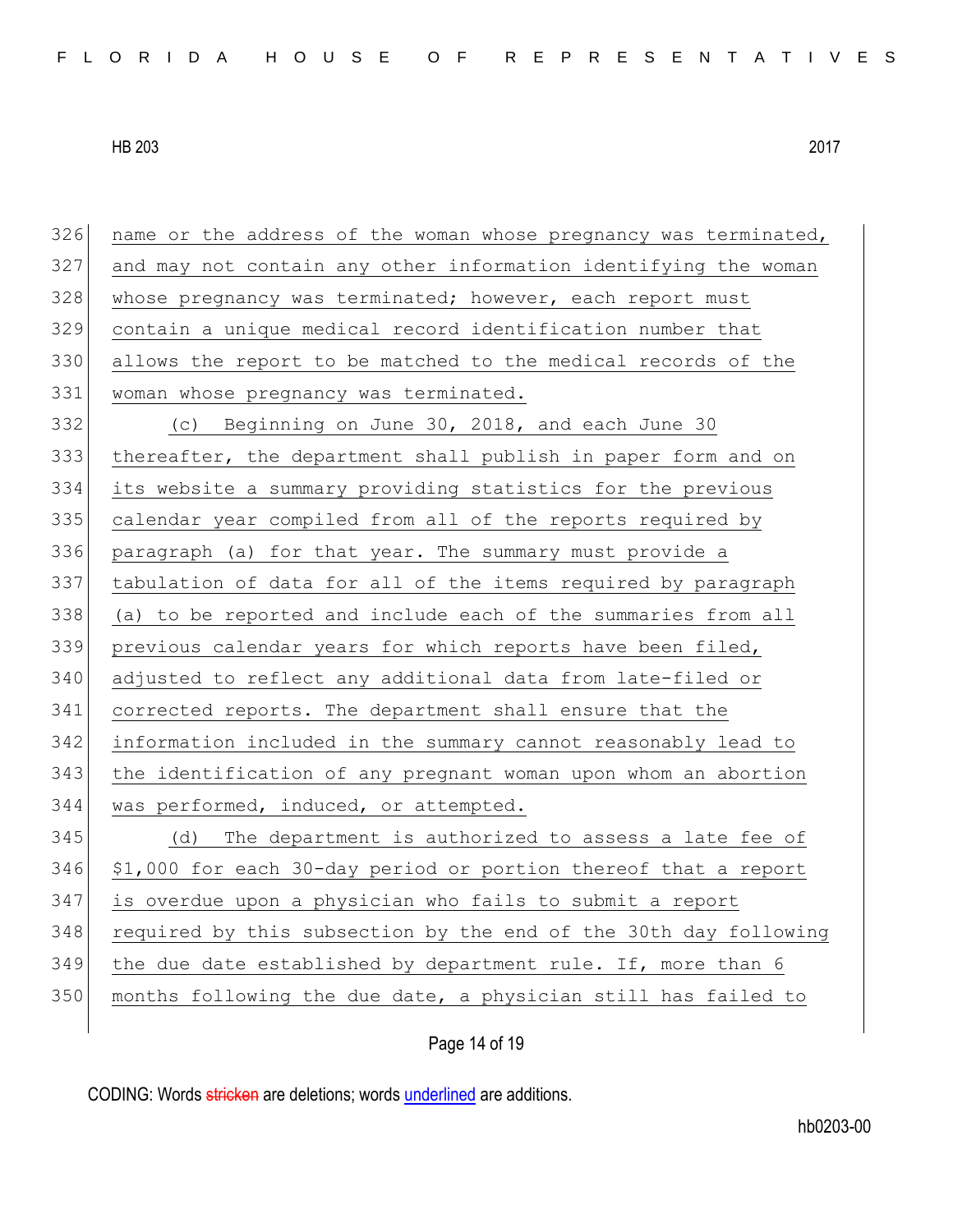| 351 | submit such a report or has submitted an incomplete report, the  |
|-----|------------------------------------------------------------------|
| 352 | department may bring an action against the physician requesting  |
| 353 | a court of competent jurisdiction to order the physician to      |
| 354 | submit a complete report within a specified timeframe or be      |
| 355 | subject to civil contempt. The intentional or reckless failure   |
| 356 | by a physician to comply with this section, other than the late  |
| 357 | filing of a report, or the intentional or reckless failure by a  |
| 358 | physician to submit a complete report in accordance with a court |
| 359 | order, constitutes unprofessional conduct and is grounds for     |
| 360 | disciplinary action pursuant to s. 458.331 or s. 459.015, as     |
| 361 | applicable. A physician who intentionally or recklessly          |
| 362 | falsifies a report required under this section commits a         |
| 363 | misdemeanor of the first degree, punishable as provided in s.    |
|     |                                                                  |
| 364 | 775.082 or s. 775.083.                                           |
| 365 | (5) RULEMAKING. - The department shall adopt rules,              |
| 366 | including forms for the reports required by subsection (4), as   |
| 367 | necessary to implement this section, by January 1, 2018.         |
| 368 | (6) CRIMINAL PENALTIES. - A person who intentionally or          |
| 369 | recklessly performs or induces or attempts to perform or induce  |
| 370 | an abortion in violation of this section commits a felony of the |
| 371 | third degree, punishable as provided in s. 775.082, s. 775.083,  |
| 372 | or s. 775.084. A penalty may not be assessed against the woman   |
| 373 | upon whom the abortion is performed or induced or upon whom an   |
| 374 | abortion is attempted to be performed or induced.                |
| 375 | CIVIL AND CRIMINAL REMEDIES.-<br>(7)                             |

Page 15 of 19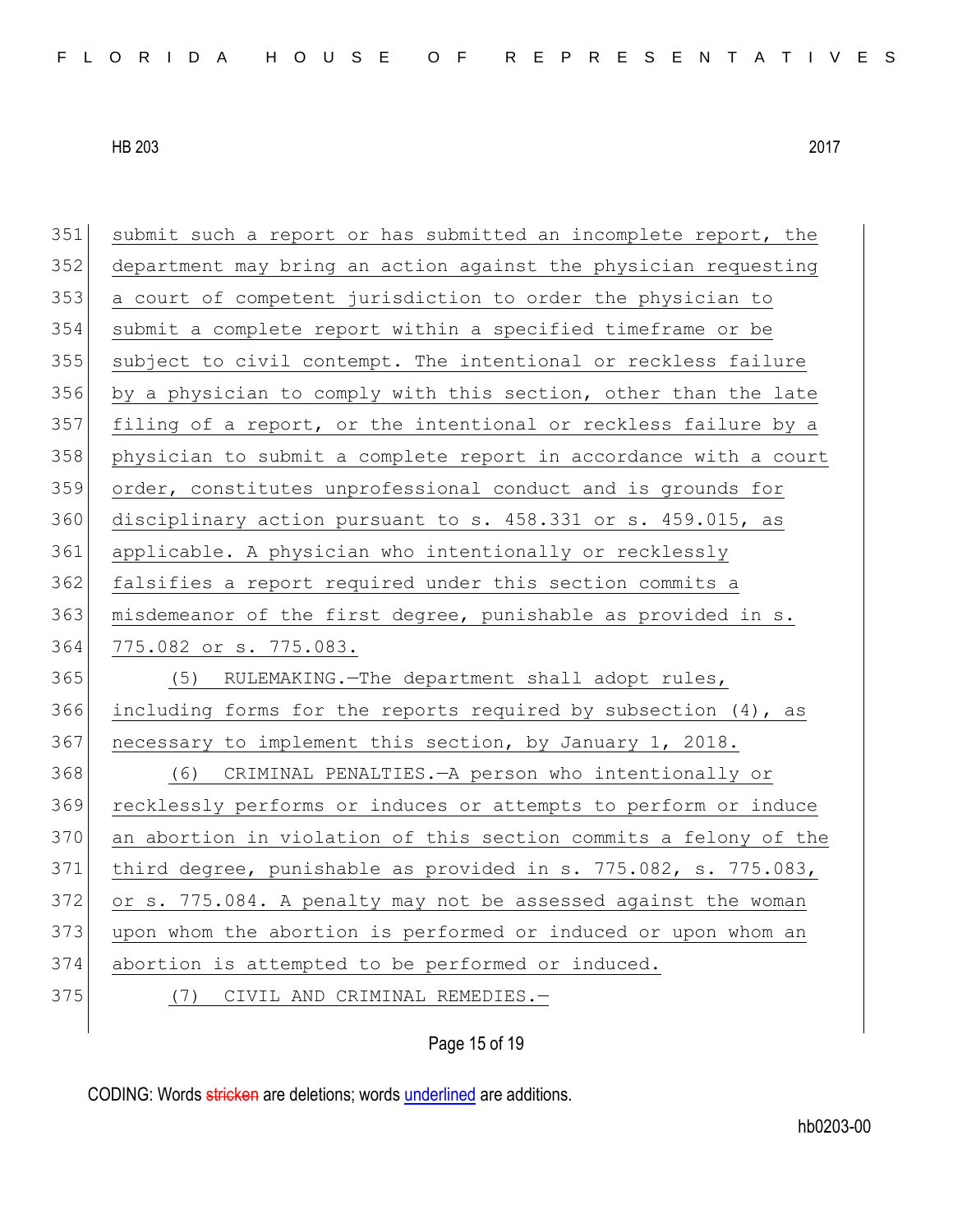(a) A woman upon whom an abortion has been performed or induced in intentional or reckless violation of this section, or 378 the father of an unborn child aborted in intentional or reckless violation of this section, may maintain a civil action for actual and punitive damages against the person who performed or induced the abortion. A woman upon whom an abortion has been attempted in intentional or reckless violation of this section may maintain a civil action for actual and punitive damages against the person who attempted to perform or induce the abortion. (b) An injunction may be obtained against a person who has intentionally or recklessly violated this section to prevent him 388 or her from performing or inducing, or attempting to perform or induce, further abortions in violation of this section. A cause 390 of action for injunctive relief against a person who has intentionally or recklessly violated this section may be 392 maintained by one or more of the following: 393 1. The woman upon whom an abortion was performed or induced, or upon whom an abortion was attempted to be performed 395 or induced, in violation of this section; 2. The spouse, parent, sibling, or quardian of, or a current or former licensed health care provider of, the woman 398 upon whom an abortion was performed or induced, or upon whom an abortion was attempted to be performed or induced, in violation 400 of this section;

# Page 16 of 19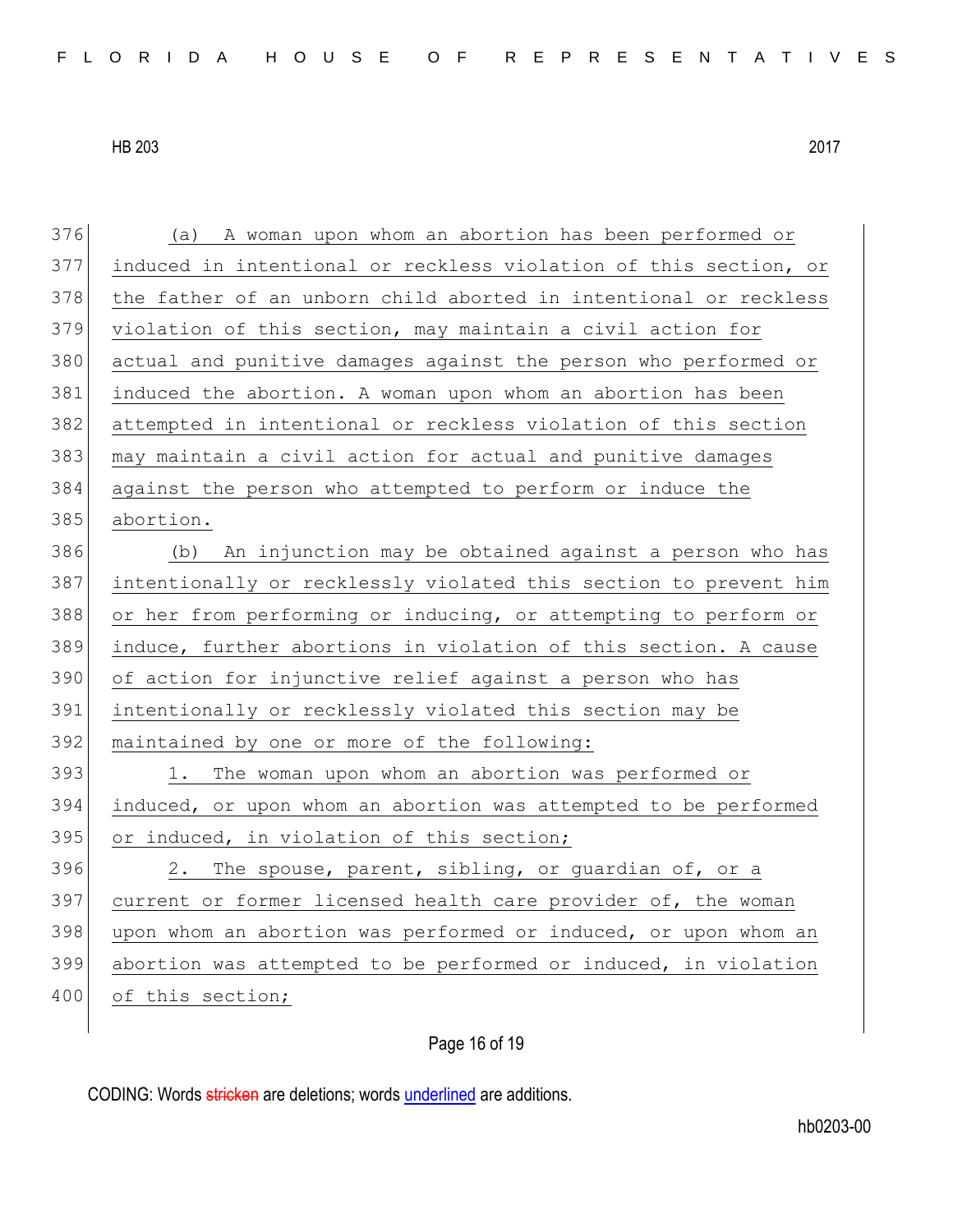401 3. A state attorney with jurisdiction; or 402 4. The Office of the Attorney General. 403 (c) If a judgment is entered in favor of the plaintiff in 404 an action brought under this section, the court shall award 405 reasonable attorney fees to the plaintiff. 406 (d) If a judgment is entered in favor of the defendant in 407 an action brought under this section and the court finds that 408 the plaintiff's suit was frivolous and brought in bad faith, the 409 court shall award the defendant reasonable attorney fees. 410 (e) Damages or attorney fees may not be assessed against a 411 woman upon whom an abortion was performed or induced, or upon 412 whom an abortion was attempted to be performed or induced, 413 except in accordance with paragraph (d). 414 (8) PROTECTION OF PRIVACY IN COURT PROCEEDINGS.—In each 415 civil or criminal proceeding or action brought under this 416 section, the court shall rule on whether the anonymity of a 417 woman upon whom an abortion has been performed or induced, or 418 upon whom an abortion has been attempted to be performed or 419 induced, must be preserved from public disclosure if the woman 420 does not give her consent to such disclosure. The court, upon 421 its own motion or the motion of a party, shall make such a 422 ruling and, if it determines that anonymity should be preserved, 423 shall issue an order to preserve the woman's anonymity to the 424 parties, witnesses, and counsel and shall direct the sealing of 425 the record and the exclusion of individuals from courtrooms or

Page 17 of 19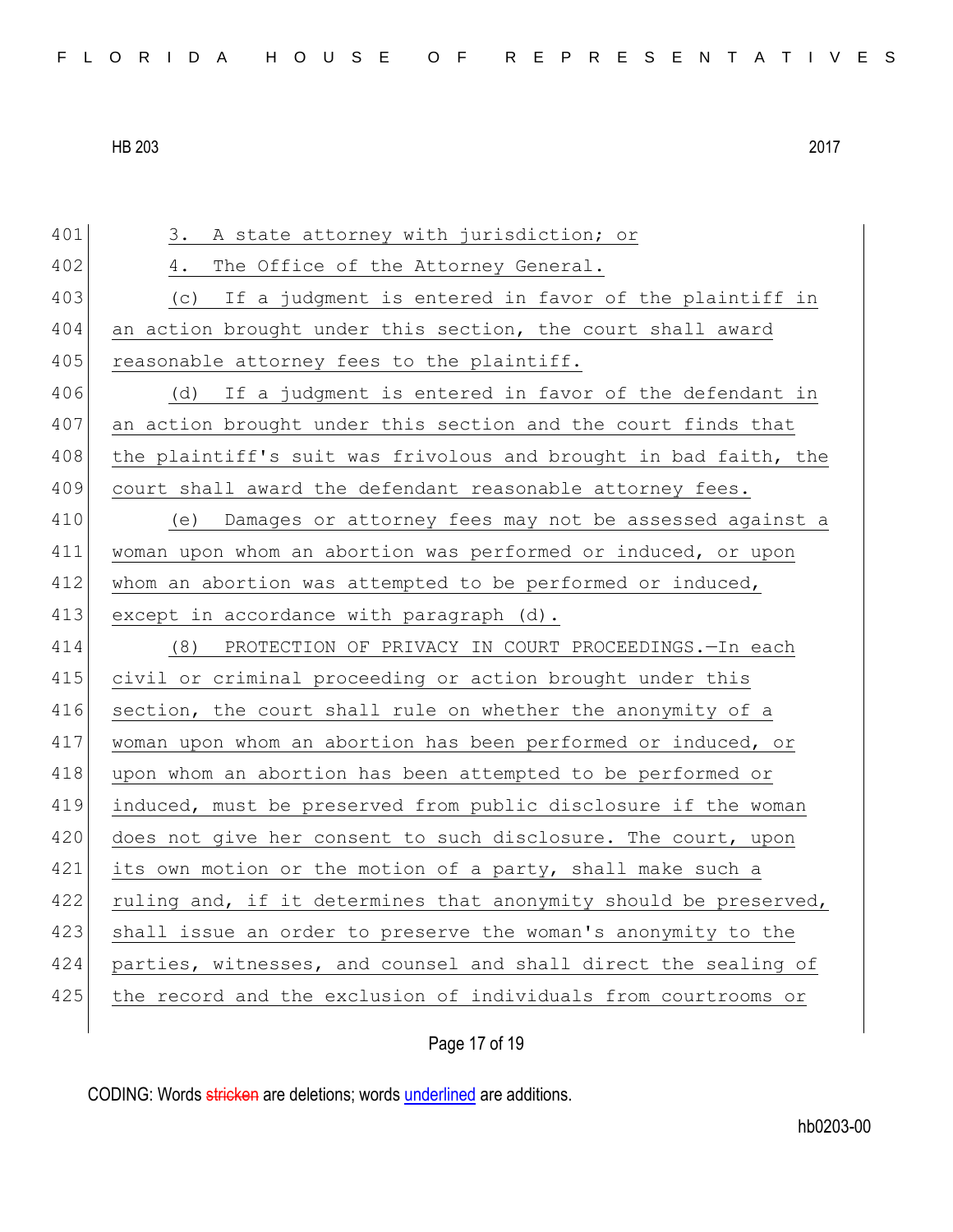| 426 | hearing rooms to the extent necessary to safeguard the woman's   |
|-----|------------------------------------------------------------------|
| 427 | identity from public disclosure. Each such order shall be        |
| 428 | accompanied by specific written findings explaining why the      |
| 429 | anonymity of the woman should be preserved; why the order is     |
| 430 | essential to that end; how the order is narrowly tailored to     |
| 431 | serve that interest; and why a reasonable, less restrictive      |
| 432 | alternative does not exist. In the absence of the written        |
| 433 | consent of the woman upon whom an abortion has been performed or |
| 434 | induced or upon whom an abortion has been attempted to be        |
| 435 | performed or induced, anyone, other than a public official, who  |
| 436 | brings an action under paragraph (7) (a) or paragraph (7) (b)    |
| 437 | shall do so under a pseudonym. This section may not be construed |
| 438 | to conceal the identity of the plaintiff or any witness from the |
|     |                                                                  |
| 439 | defendant or from attorneys for the defendant.                   |
| 440 | LITIGATION DEFENSE FUND.-<br>(9)                                 |
| 441 | (a) A special revenue account known as the Florida Pain-         |
| 442 | Capable Unborn Child Protection Act Litigation Account is        |
| 443 | created in the Operating Trust Fund within the Department of     |
| 444 | Legal Affairs for the purpose of providing funds to pay costs    |
| 445 | and expenses incurred by the Attorney General in relation to     |
| 446 | actions taken to defend this act.                                |
| 447 | The account shall be administered by the Department of<br>(b)    |
| 448 | Legal Affairs.                                                   |
| 449 | The account shall consist of any appropriations made<br>(C)      |
| 450 | to the account by the Legislature and any private donations,     |

Page 18 of 19